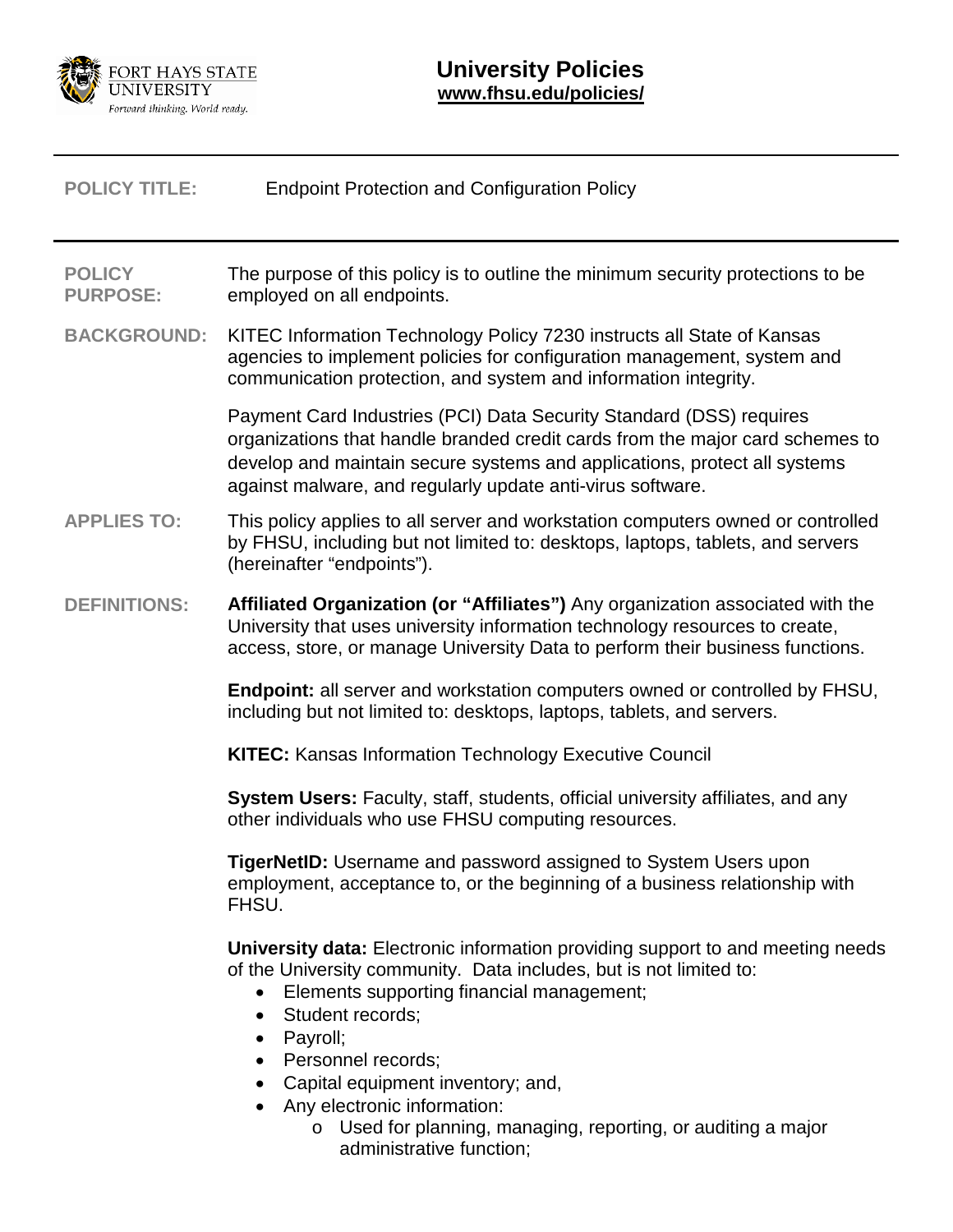- o Referenced or used by a Department(s) or College(s) to conduct University business;
- o Included in a University administrative report; or,
- o Used to derive a data element meeting any of the criteria above.

#### **CONTENTS:**

# **Contents**

**POLICY**

### **STATEMENT: Asset Inventory**

<span id="page-1-0"></span>Technology Services shall maintain an asset inventory of information systems components and update it as changes are made. The inventory shall be reviewed annually.

The asset inventory shall also identify and document the relationships between each of the information system components and the ownership of each component.

### **Configuration Management**

<span id="page-1-1"></span>All systems will be built from a standard configuration baseline, in accordance with the System Configuration Procedure.

# **Change Control**

<span id="page-1-2"></span>Technology Services shall adhere to the Change Control Procedure when making changes to production servers and infrastructure systems.

### **Virus Protection**

<span id="page-1-3"></span>All university-owned computers must use the university-supplied antivirus software configured in a managed mode (managed mode allows a server to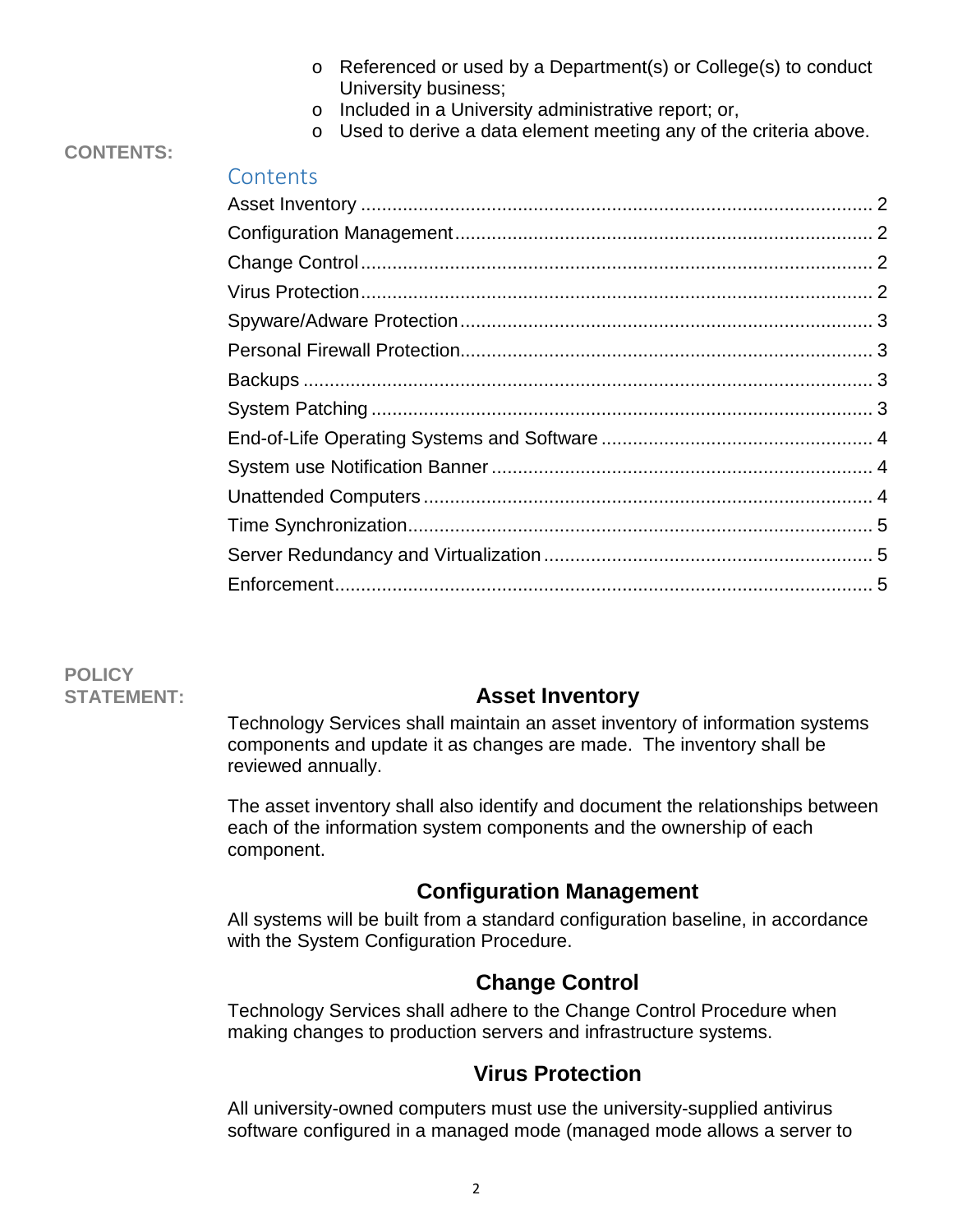monitor and configure the antivirus protection on the client computer and push updates to the client on demand).

All other computers accessing the FHSU campus network must be running active, up-to-date virus protection software.

Antivirus software must be activated when the computer boots up and remain active at all times during its operation.

On-access file scanning must be enabled where files are scanned for malicious anomalies as they are read or written.

The version of the antivirus software (e.g., the antivirus program or engine) must be no more than one version behind the current version offered by the vendor.

Virus definition files (e.g., the database in the antivirus software that identifies known malware) must be up-to-date with the most current version available from the vendor.

Checking for and installing updates to virus definition files and antivirus software must be automated and performed at least daily.

Comprehensive virus scans of all local hard drives must be performed at least weekly.

### **Spyware/Adware Protection**

<span id="page-2-0"></span>All computers connected to the campus network must run active spyware/adware protection software.

Spyware/adware definition/detection rules must be up-to-date with the most current version available from the vendor.

Scans of all local hard drives for spyware/adware must be performed at least weekly.

#### **Personal Firewall Protection**

<span id="page-2-1"></span>All university-owned computers must have the firewall enabled.

Any other computer connected to the campus network must run a personal firewall. Microsoft Windows Firewall is an acceptable personal firewall.

#### **Backups**

<span id="page-2-2"></span>Servers owned by FHSU and containing University Data must be backed up according to the Backup Procedure.

Technology Services will conduct an annual test of the backup system as detailed in the Backup Procedure.

#### **System Patching**

<span id="page-2-3"></span>All systems connected to the campus network and the applications running on those systems must have the latest security patches available from the respective vendors applied. Any system or application with known vulnerabilities for which a patch is not available must take appropriate measures to mitigate the risk, such as placing the system behind a firewall.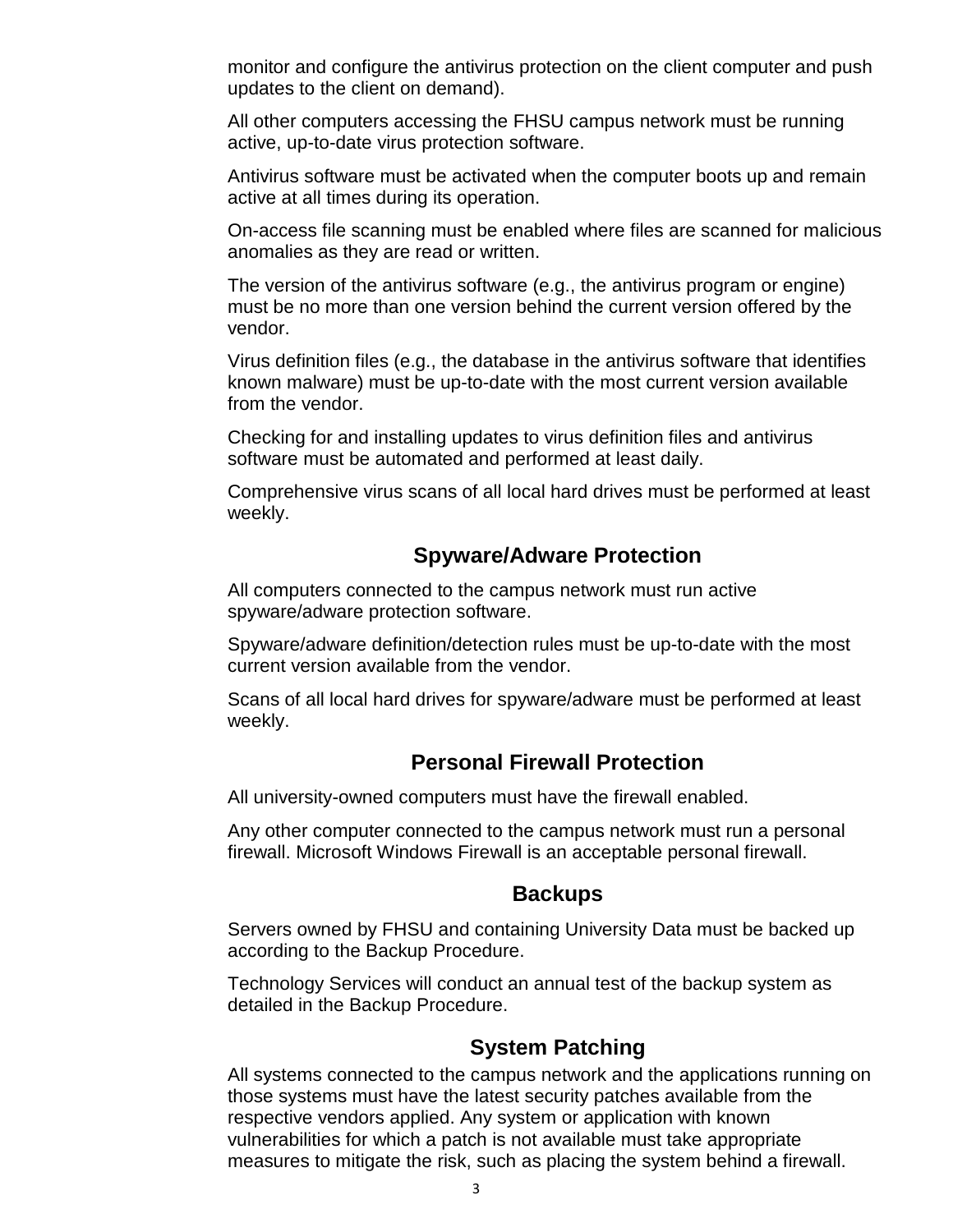FHSU may block access to the network for systems that have not been patched. Mitigating factors must be approved by the Risk Management Committee with advice from the Computer Security Incident Response Team.

Technology Services will monitor vendor's websites as well as other resources for information about updates to all FHSU owned or controlled systems and applications.

Patches will be distributed and applied per the System Patching Guidelines and Standards.

Owners will be responsible for applying system patches to personally owned devices connecting to the FHSU network.

Technology Services will periodically perform a vulnerability scan on the systems attached to the network. Systems not having the proper patch level will be reported to the Information Security Officer (ISO) for further action.

### **End-of-Life Operating Systems and Software**

<span id="page-3-0"></span>The "End-of-Life" (EOL) process is a series of technical and business milestones and activities that, once completed, make a product or service obsolete. Once obsolete, the product or service is no longer sold, manufactured, improved, repaired, maintained, or supported. Endpoints running EOL operating systems or software must be retired according to the Unsupported Operating Systems and Software Procedure.

### **System use Notification Banner**

<span id="page-3-1"></span>Every login process for FHSU systems, multi-user computers, and infrastructure devices must include a standard system use notification banner.

System Users shall acknowledge the system use notification banner before gaining access to the information system.

The Risk Management Committee will develop standard language to be used in all logon banners. This language will reflect the Acceptable Use Policy.

Technology Services staff will be responsible for applying the banner to University systems.

For those devices that allow multiple avenues for logging in, this banner must be present at each avenue (e.g. server that allows desktop access as well as FTP access).

Digital kiosks and other devices that login automatically and are only used to display information may be exempt from the system use notification banner. The ISO is responsible for approving exclusions.

### **Unattended Computers**

<span id="page-3-2"></span>All university computers must require a password for re-entry after they have been inactive for a maximum of 30 minutes.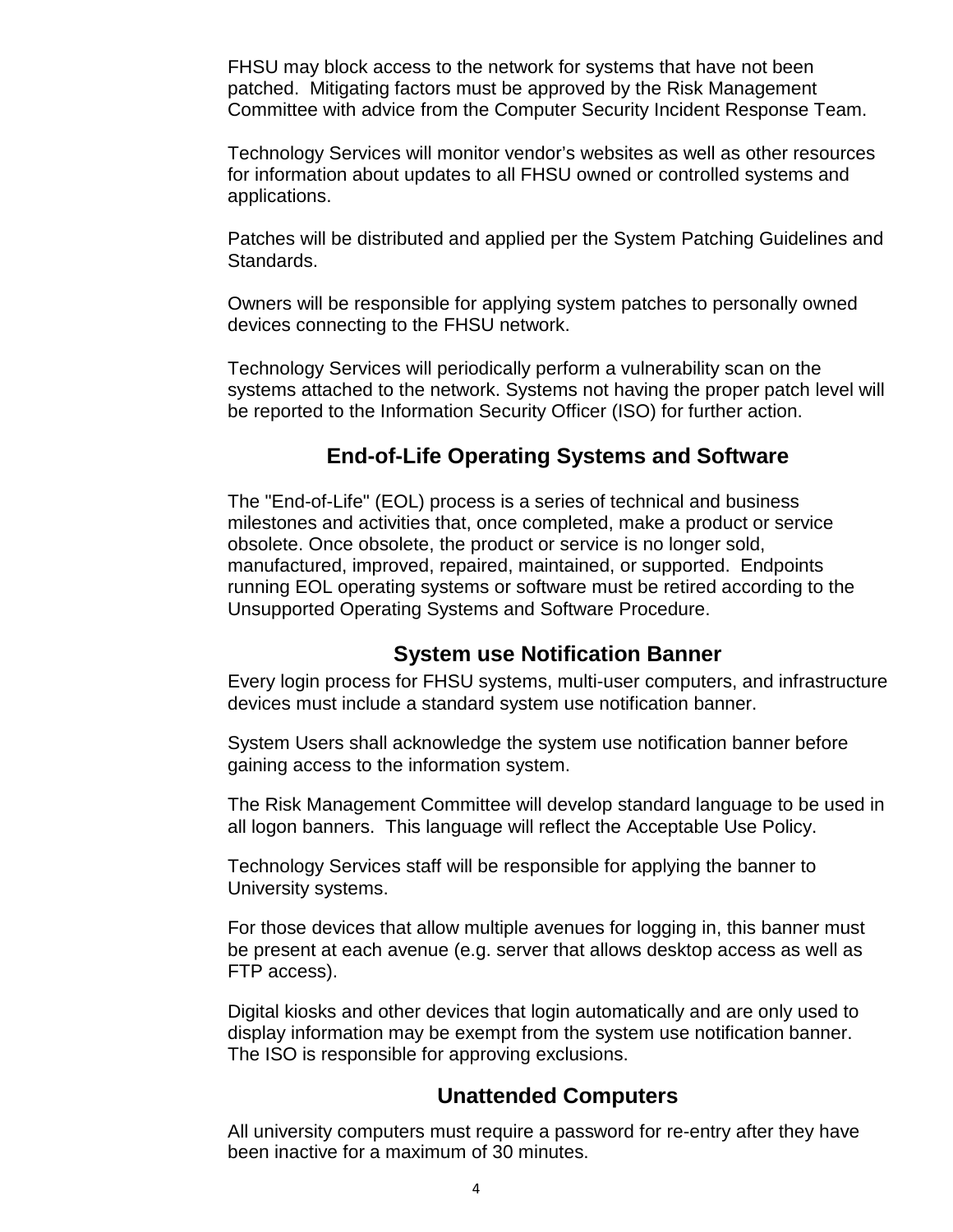Remote access to systems that house Restricted-Use Information must be automatically disconnected after a maximum of 30 minutes of inactivity.

System Users are advised to never leave a computer unattended and unprotected. Before leaving a computer, System Users must lock the display or log out in a manner that requires a password to gain access.

Special-purpose computers designed for public access or digital signage are exempt from the requirements in this section.

### **Time Synchronization**

<span id="page-4-0"></span>All production information systems shall be configured to have time synchronized with authoritative time sources.

# **Server Redundancy and Virtualization**

<span id="page-4-1"></span>Virtual servers are preferred over physical servers due to enhanced fault tolerance and ease of management. Physical servers may only be used when vendor specifications or specialized hardware prevent the use of a virtual server. Physical servers must be configured with dual power supplies and use RAID configured in such a manner that data will not be lost if a single disks fails.

### **Enforcement**

<span id="page-4-2"></span>Systems found to be out of compliance with this policy and related procedures may have network access revoked until the problem is corrected.

**EXCLUSIONS OR SPECIAL** Variances to this Policy will only be allowed if previously approved by the FHSU Risk Management Committee, as documented in the Information Security Exception Procedure.

**CIRCUMSTANC ES:**

**RELATED DOCUMENTS:**

#### **Policies:**

Acceptable Use Policy

Data Classification Policy

Email Policy

Information Security Policy

Media Sanitization and Disposal Policy

Physical Security of Data Center and University Data Policy

Security Awareness Training Policy

**Forms:**

**Other:**